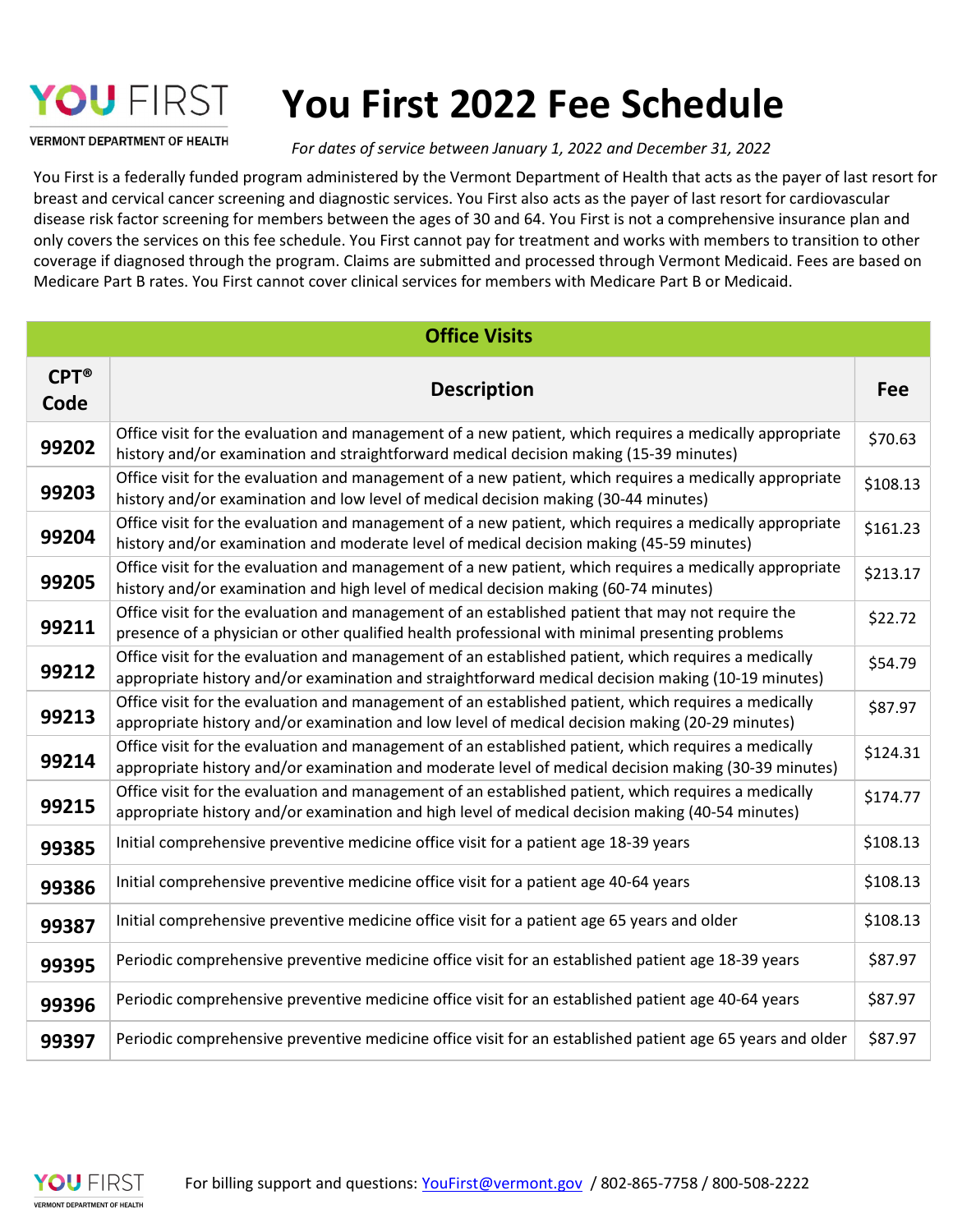Office Visit Notes:

- You First covers office visits for breast and cervical cancer risk assessment, screening, and diagnosis.
- You First covers office visits for cardiovascular disease risk factor screening for members aged 30 to 64. This includes measurement of body mass index (BMI), blood pressure, cholesterol, and fasting blood glucose or A1C.
- FQHCs/RHCs should bill You First using the provider number for services paid per a fee schedule and not the number used to bill for encounters.

#### Blood Tests for Cardiovascular Disease Risk Factor Screening: Cholesterol, Glucose, and Hemoglobin A1c

| $CPT^*$<br>Code          | <b>Description</b>                                                          | <b>Fee</b> |
|--------------------------|-----------------------------------------------------------------------------|------------|
| 36415                    | Collection of venous blood by venipuncture                                  | \$3.00     |
| 80048                    | Basic metabolic panel                                                       | \$8.46     |
| 80053                    | Comprehensive metabolic panel                                               | \$10.56    |
| 80061                    | Lipid panel                                                                 | \$13.39    |
| 82465                    | Cholesterol, serum or whole blood, total                                    | \$4.35     |
| 82947                    | Blood glucose, quantitative (except reagent strip)                          | \$3.93     |
| 83036                    | Hemoglobin; glycosylated (A1c)                                              | \$9.71     |
| 83718                    | Lipoprotein, direct measurement; high density cholesterol (HDL cholesterol) | \$8.19     |
| 84478                    | Triglycerides                                                               | \$5.74     |
| <b>Blood Test Notes:</b> |                                                                             |            |

- You First can only cover the above blood tests for members aged 30 to 64.
- 36415 is only covered when used in combination with one of the other blood tests listed above.
- You First does not cover CBC, TSH, STD, or any other blood test not listed above.

| <b>Breast Cancer Screening and Diagnostic Imaging</b> |                                                                                                                                                  |                   |                          |
|-------------------------------------------------------|--------------------------------------------------------------------------------------------------------------------------------------------------|-------------------|--------------------------|
| $CPT^{\circledR}$<br>Code                             | <b>Description</b>                                                                                                                               | Prof. Fee<br>(26) | <b>Tech. Fee</b><br>(TC) |
| 76098                                                 | Radiological examination, surgical specimen                                                                                                      | \$14.83           | \$25.42                  |
| 76641                                                 | Ultrasound, complete examination of breast, real time with image documentation, including<br>axilla when performed, unilateral                   | \$34.04           | \$69.47                  |
| 76641                                                 | Ultrasound, complete examination of breasts, real time with image documentation, including<br>axilla when performed, bilateral (use modifier 50) | \$51.06           | \$104.20                 |
| 76642                                                 | Ultrasound, limited examination of breast including axilla when performed, unilateral                                                            | \$31.68           | \$52.99                  |
| 76642                                                 | Ultrasound, limited examination of breasts, including axilla when performed, bilateral (use<br>modifier 50)                                      | \$47.52           | \$79.48                  |

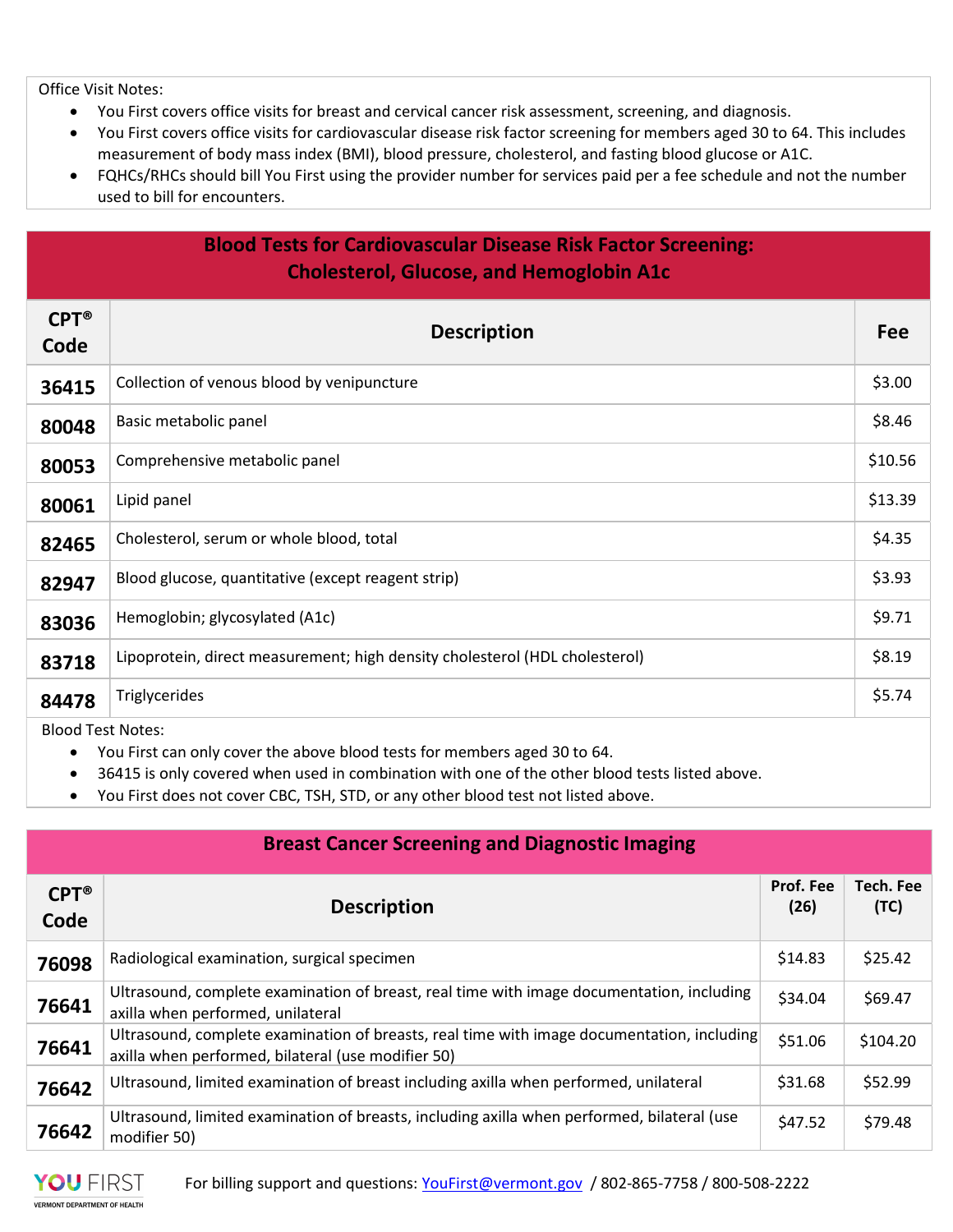| 76942 | Ultrasonic guidance of needle placement, biopsy of breast, imaging supervision and<br>interpretation                                  | \$29.67  | \$27.43  |
|-------|---------------------------------------------------------------------------------------------------------------------------------------|----------|----------|
| 77046 | Magnetic resonance imaging (MRI) of breast without contrast material, unilateral                                                      | \$67.74  | \$2.55   |
| 77047 | Magnetic resonance imaging (MRI) of breasts without contrast material, bilateral                                                      | \$74.46  | \$2.55   |
| 77048 | Magnetic resonance imaging (MRI) of breast with or without contrast material, including<br>computer-aided detection (CAD), unilateral | \$97.69  | \$257.67 |
| 77049 | Magnetic resonance imaging (MRI) of breast with or without contrast material, including<br>computer-aided detection (CAD), bilateral  | \$106.96 | \$255.65 |
| 77053 | Mammary ductogram or galactogram, single duct, radiological supervision and interpretation                                            | \$16.85  | \$2.55   |
| 77063 | Screening digital breast tomosynthesis, bilateral (List separately in addition to 77067)                                              | \$28.32  | \$23.54  |
| G0279 | Diagnostic digital breast tomosynthesis, unilateral or bilateral (List separately in addition to<br>77065 or 77066)                   | \$28.32  | \$23.54  |
| 77065 | Diagnostic mammography, including computer-aided detection (CAD) when performed;<br>unilateral                                        | \$37.73  | \$87.97  |
| 77066 | Diagnostic mammography, including computer-aided detection (CAD) when performed;<br>bilateral                                         | \$46.66  | \$112.19 |
| 77067 | Screening mammography, bilateral (2-view study of each breast), including computer-aided<br>detection (CAD) when performed            | \$35.38  | \$92.68  |
|       |                                                                                                                                       |          |          |

Breast Imaging Notes:

• 77061 and 77062 have not been approved for coverage by Medicare, use G0279 for diagnostic tomosynthesis.

 Breast MRI can be reimbursed by You First in conjunction with a mammogram when a client has a BRCA gene mutation, a first-degree relative who is a BRCA carrier, or a lifetime risk of 20% or greater.

Breast MRI should never be done alone as a breast cancer screening tool.

 Breast MRI cannot be reimbursed by You First to assess the extent of disease in a patient who has just been newly diagnosed with breast cancer in order to determine treatment.

#### Cervical Cancer Screening

| $CPT^{\circledR}$<br>Code | <b>Description</b>                                                                                                                                                            | <b>Fee</b> |
|---------------------------|-------------------------------------------------------------------------------------------------------------------------------------------------------------------------------|------------|
| 87624                     | Human papillomavirus (HPV), high risk types (e.g. 16, 18, 31, 33, 35, 39, 45, 51, 52, 56, 58, 59, 68)                                                                         | \$35.09    |
| 87625                     | Human papillomavirus (HPV), types 16 and 18 only, includes type 45, if performed                                                                                              | \$40.55    |
| 88141                     | Cytopathology (conventional Pap test), cervical or vaginal (any reporting system), requiring interpretation<br>by physician                                                   | \$21.71    |
| 88142                     | Cytopathology (liquid-based Pap test) cervical or vaginal, collected in preservative fluid, automated thin<br>layer preparation; manual screening under physician supervision | \$20.26    |
| 88143                     | Cytopathology, cervical, in preservative fluid, automated thin layer preparation; manual screening and<br>rescreening under physician supervision                             | \$23.04    |
| 88164                     | Cytopathology (conventional Pap test), slides, cervical or vaginal reported in Bethesda System, manual<br>screening under physician supervision                               | \$15.92    |
| 88165                     | Cytopathology (conventional Pap test), slides, cervical or vaginal reported in Bethesda System, manual<br>screening and rescreening under physician supervision               | \$42.22    |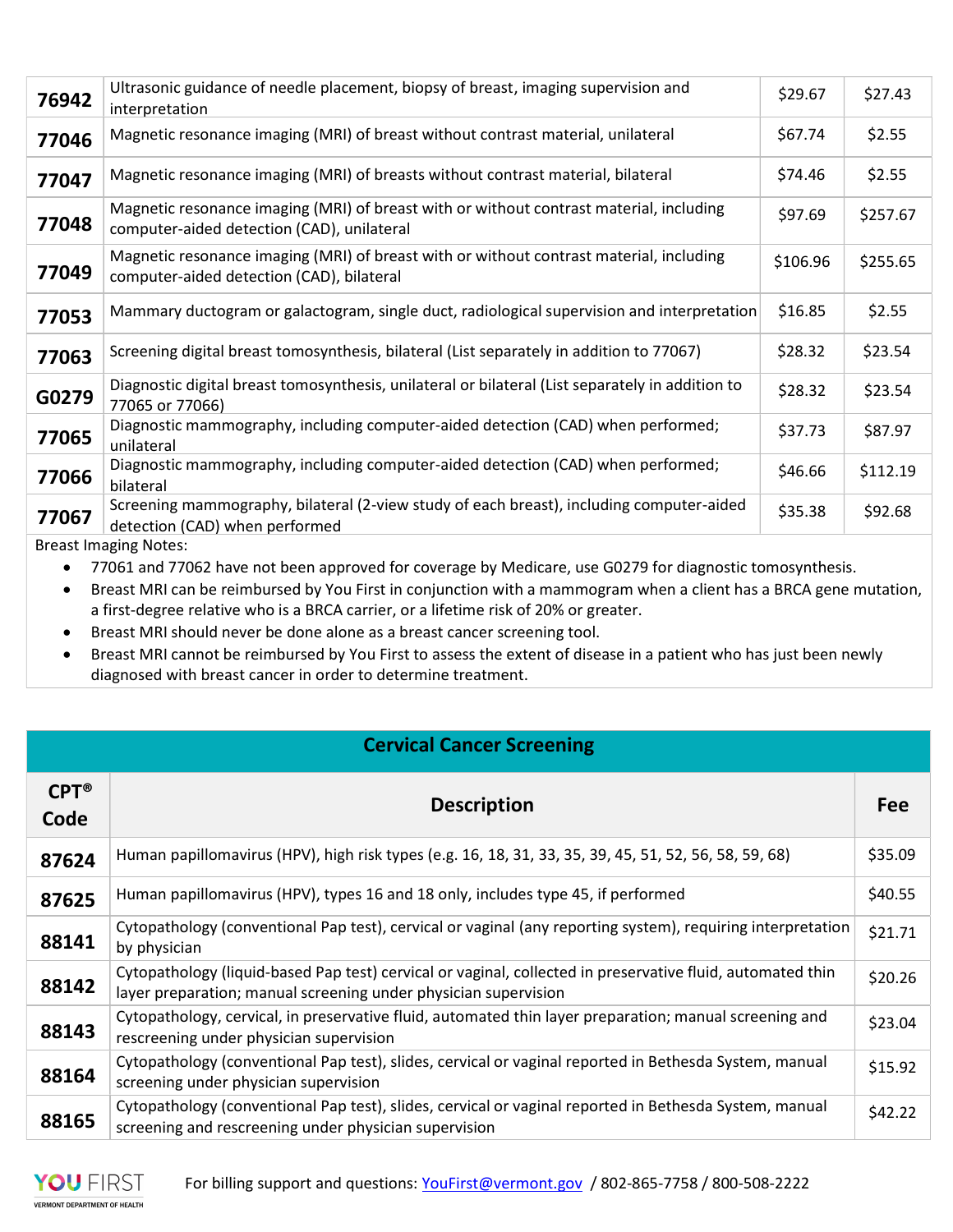| 88174 | Cytopathology, cervical, collected in preservative fluid, automated thin layer preparation; screening by<br>automated system, under physician supervision                                  | \$25.37 |
|-------|--------------------------------------------------------------------------------------------------------------------------------------------------------------------------------------------|---------|
| 88175 | Cytopathology, cervical, collected in preservative fluid, automated thin layer preparation, screening by<br>automated system and manual rescreening or review, under physician supervision | \$26.61 |
|       | <b>Cervical Cancer Screening Notes:</b>                                                                                                                                                    |         |

- 87623, low risk type HPV screening, is not covered by You First.
- 87624 is not covered if used as an adjunctive screening test to the Pap for patients under 30 years of age.

### Breast Cancer Diagnostic Outpatient Procedures

| $CPT^*$<br>Code | <b>Description</b>                                                                                                                                                                                                                                                      | <b>Non-Facility</b><br>Fee | <b>Facility</b><br>Fee |
|-----------------|-------------------------------------------------------------------------------------------------------------------------------------------------------------------------------------------------------------------------------------------------------------------------|----------------------------|------------------------|
| 10004           | Fine needle aspiration biopsy without imaging guidance, each additional lesion (use in<br>conjunction with 10021)                                                                                                                                                       | \$49.16                    | \$40.75                |
| 10005           | Fine needle aspiration biopsy including ultrasound guidance, first lesion                                                                                                                                                                                               | \$135.71                   | \$70.46                |
| 10006           | Fine needle aspiration biopsy including ultrasound guidance, each additional lesion (use in<br>conjunction with 10005)                                                                                                                                                  | \$58.38                    | \$48.29                |
| 10007           | Fine needle aspiration biopsy including fluoroscopic guidance, first lesion                                                                                                                                                                                             | \$300.40                   | \$86.83                |
| 10008           | Fine needle aspiration biopsy including fluoroscopic guidance, each additional lesion (use in<br>conjunction with 10007)                                                                                                                                                | \$163.83                   | \$54.87                |
| 10009           | Fine needle aspiration biopsy including CT guidance, first lesion                                                                                                                                                                                                       | \$453.12                   | \$106.03               |
| 10010           | Fine needle aspiration biopsy including CT guidance, each additional lesion (use in conjunction<br>with 10009)                                                                                                                                                          | \$265.62                   | \$76.27                |
| 10021           | Fine needle aspiration biopsy; without imaging guidance, first lesion only                                                                                                                                                                                              | \$99.79                    | \$52.03                |
| 19000           | Puncture aspiration of cyst of breast                                                                                                                                                                                                                                   | \$102.11                   | \$40.56                |
| 19001           | Puncture aspiration of cyst of breast, each additional cyst (use in conjunction with 19000)                                                                                                                                                                             | \$25.83                    | \$20.11                |
| 19081           | Biopsy, breast, with placement of breast localization device(s) (e.g. clip, metallic pellet), when<br>performed, and imaging of the biopsy specimen, when performed, percutaneous; first lesion,<br>including stereotactic guidance                                     | \$511.01                   | \$156.87               |
| 19082           | Biopsy of each additional lesion, with placement of breast localization device(s) (e.g. clip,<br>metallic pellet), when performed, and imaging of the biopsy specimen, when performed,<br>percutaneous; including stereotactic guidance (use in conjunction with 19081) | \$401.73                   | \$78.87                |
| 19083           | Biopsy, breast, with placement of breast localization device(s) (e.g., clip, metallic pellet) when<br>performed, and imaging of the biopsy specimen, when performed, percutaneous, first lesion,<br>including ultrasound guidance                                       | \$517.55                   | \$147.94               |
| 19084           | Biopsy of each additional lesion, with placement of breast localization device(s) (e.g., clip,<br>metallic pellet) when performed, and imaging of the biopsy specimen, when performed,<br>percutaneous, including ultrasound guidance (use in conjunction with 19083)   | \$397.80                   | \$73.59                |
| 19085           | Biopsy, breast, with placement of breast localization device(s) (e.g., clip, metallic pellet), when<br>performed, and imaging of the biopsy specimen, when performed, percutaneous; first lesion,<br>including magnetic resonance guidance                              | \$798.17                   | \$172.28               |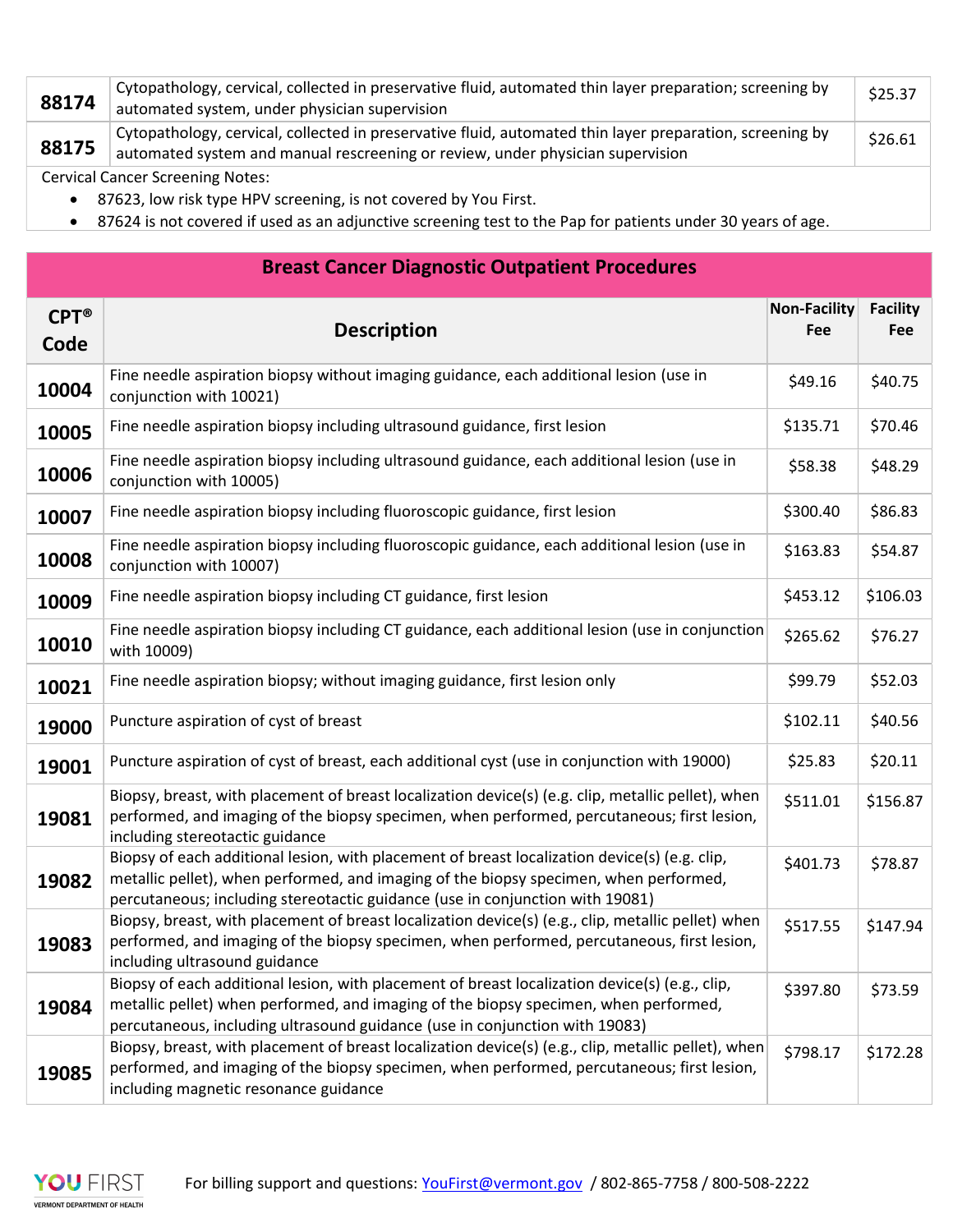| 19086 | Biopsy of each additional lesion, with placement of breast localization device(s) (e.g., clip,<br>metallic pellet), when performed, and imaging of the biopsy specimen, when performed,<br>percutaneous; including magnetic resonance guidance (use in conjunction with 19085) | \$624.13 | \$86.02  |
|-------|--------------------------------------------------------------------------------------------------------------------------------------------------------------------------------------------------------------------------------------------------------------------------------|----------|----------|
| 19100 | Breast biopsy, percutaneous, needle core, not using imaging guidance                                                                                                                                                                                                           | \$151.85 | \$64.74  |
| 19101 | Breast biopsy, open, incisional                                                                                                                                                                                                                                                | \$325.03 | \$213.38 |
| 19120 | Excision of cyst, fibroadenoma, or other benign or malignant tumor, aberrant breast tissue,<br>duct lesion, nipple or areolar lesion; open; one or more lesions                                                                                                                | \$501.69 | \$397.09 |
| 19125 | Excision of breast lesion identified by preoperative placement of radiological marker, open;<br>single lesion                                                                                                                                                                  | \$552.13 | \$439.47 |
| 19126 | Excision of each additional lesion identified by preoperative placement of radiological marker,<br>open (use in conjunction with 19125)                                                                                                                                        | \$149.73 | \$149.73 |
| 19281 | Placement of breast localization device(s) (e.g. clip, metallic pellet, wire/needle, radioactive<br>seeds), percutaneous; first lesion, including mammographic guidance                                                                                                        | \$238.46 | \$94.85  |
| 19282 | Placement of localization of device for each additional lesion, including mammographic<br>guidance (use in conjunction with 19281)                                                                                                                                             | \$170.52 | \$47.43  |
| 19283 | Placement of breast localization device(s) (e.g., clip, metallic pellet, wire/needle, radioactive<br>seeds), percutaneous; first lesion, including stereotactic guidance                                                                                                       | \$260.03 | \$95.24  |
| 19284 | Placement of localization device for each additional lesion, including stereotactic guidance<br>(use in conjunction with 19283)                                                                                                                                                | \$195.12 | \$47.81  |
| 19285 | Placement of breast localization device(s) (e.g., clip metallic pellet, wire/needle, radioactive<br>seeds), percutaneous; first lesion, including ultrasound guidance                                                                                                          | \$383.23 | \$80.88  |
| 19286 | Placement of localization device for each additional lesion, including ultrasound guidance (use<br>in conjunction with 19285)                                                                                                                                                  | \$317.16 | \$40.71  |
| 19287 | Placement of breast localization device(s) (e.g., clip, metallic pellet, wire/needle, radioactive<br>seeds), percutaneous; first lesion, including magnetic resonance guidance                                                                                                 | \$664.46 | \$120.63 |
| 19288 | Placement of localization device for each additional lesion, including magnetic resonance<br>guidance (use in conjunction with 19287)                                                                                                                                          | \$517.30 | \$60.58  |
|       | Dreast Diagnastic Dreasdure Nates:                                                                                                                                                                                                                                             |          |          |

Breast Diagnostic Procedure Notes:

 19081–19086 are to be used for breast biopsies that include image guidance, placement of a localization device, and imaging of specimen AND should not be used in conjunction with 19281–19288.

 19281–19288 are for image guidance placement of a localization device without image-guided biopsy AND should not be used in conjunction with 19081–19086.

| <b>Cervical Cancer Diagnostic Outpatient Procedures</b> |                                                                    |                            |                               |
|---------------------------------------------------------|--------------------------------------------------------------------|----------------------------|-------------------------------|
| $CPT^{\circledR}$<br>Code                               | <b>Description</b>                                                 | <b>Non-Facility</b><br>Fee | <b>Facility</b><br><b>Fee</b> |
| 57452                                                   | Colposcopy of the cervix including upper/adjacent vagina           | \$123.93                   | \$86.26                       |
| 57454                                                   | Colposcopy with biopsy(s) of the cervix and endocervical curettage | \$164.77                   | \$127.11                      |
| 57455                                                   | Colposcopy with biopsy(s) of cervix                                | \$158.07                   | \$103.25                      |
| 57456                                                   | Colposcopy with endocervical curettage                             | \$148.42                   | \$95.95                       |
| 57460                                                   | Colposcopy with loop electrode biopsy(s) of the cervix             | \$315.38                   | \$150.92                      |
| 57461                                                   | Colposcopy with loop electrode conization of the cervix            | \$350.95                   | \$174.38                      |

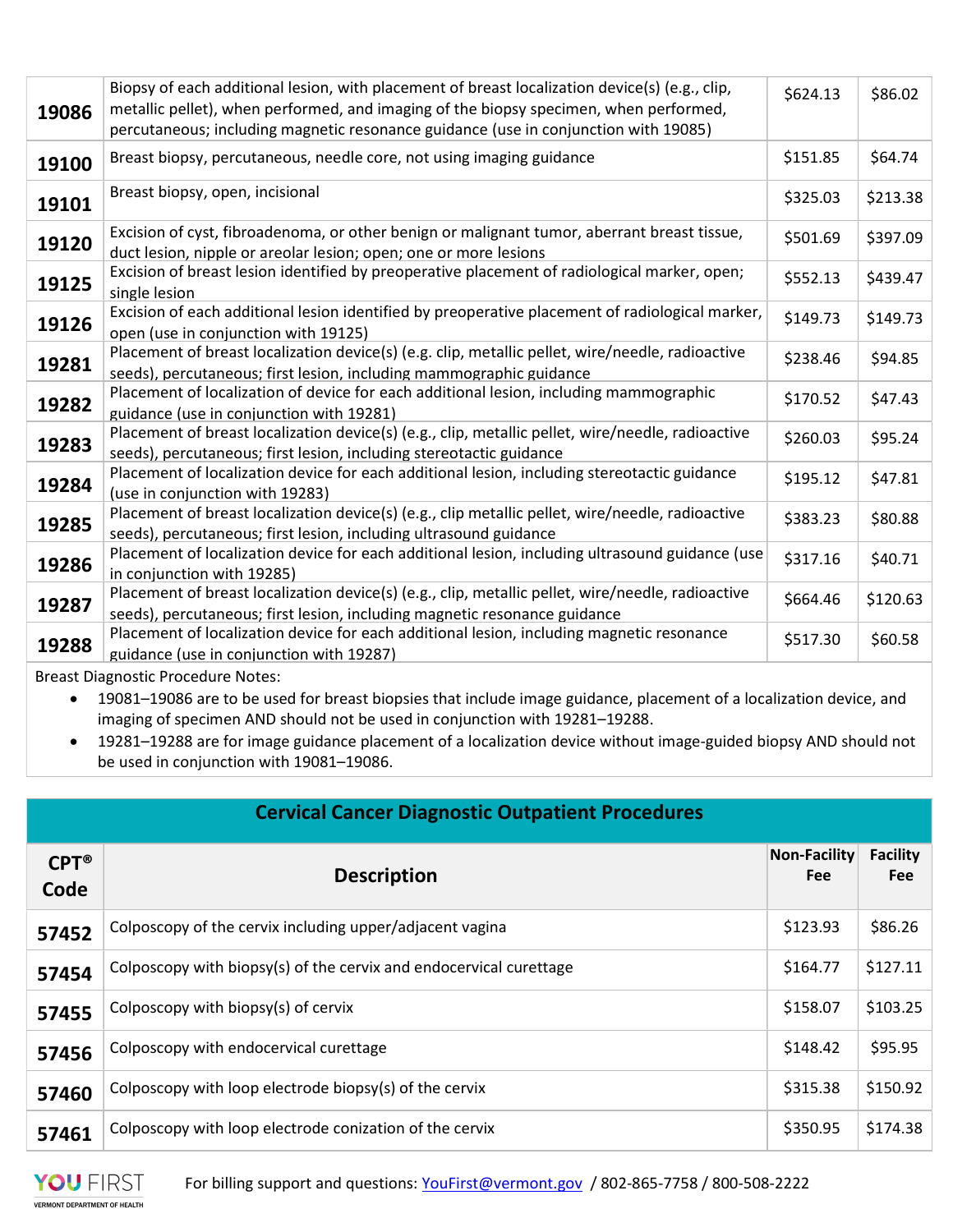| 57500                                | Biopsy of cervix, single or multiple, or local excision of lesion, with or without fulguration (Use<br>for cervical polyp removal)            | \$155.13 | \$71.38  |  |
|--------------------------------------|-----------------------------------------------------------------------------------------------------------------------------------------------|----------|----------|--|
| 57505                                | Endocervical curettage (not done as part of a dilation and curettage)                                                                         | \$155.46 | \$107.03 |  |
| 57520                                | Conization of the cervix, with or without fulguration, with or without dilation and curettage,<br>with or without repair; cold knife or laser | \$347.12 | \$286.92 |  |
| 57522                                | Loop electrode excision procedure                                                                                                             | \$297.89 | \$246.77 |  |
| 58100                                | Endometrial sampling (biopsy) with or without endocervical sampling (biopsy)                                                                  | \$100.31 | \$60.28  |  |
| 58110                                | Endometrial sampling (biopsy) performed in conjunction with colposcopy (List separately in<br>addition to code for primary procedure)         | \$48.01  | \$38.25  |  |
| Convical Diagnostic Drocoduro Notos: |                                                                                                                                               |          |          |  |

Cervical Diagnostic Procedure Notes:

You First covers the above procedures for cervical dysplasia or cancer diagnosis only and not treatment.

|                           | <b>Pathology Services for Breast and Cervical Cancer Diagnosis</b>                                                                                                            |                   |                          |
|---------------------------|-------------------------------------------------------------------------------------------------------------------------------------------------------------------------------|-------------------|--------------------------|
| $CPT^{\circledR}$<br>Code | <b>Description</b>                                                                                                                                                            | Prof. Fee<br>(26) | <b>Tech. Fee</b><br>(TC) |
| 88172                     | Cytopathology, evaluation of fine needle aspirate; immediate cytohistologic study to<br>determine adequacy for diagnosis, first evaluation episode                            | \$34.14           | \$19.03                  |
| 88173                     | Cytopathology, evaluation of fine needle aspirate; immediate cytohistologic study to<br>determine adequacy for diagnosis, first evaluation episode, interpretation and report | \$67.65           | \$86.19                  |
| 88177                     | Cytopathology, evaluation of fine needle aspirate; immediate cytohistologic study to<br>determine adequacy for diagnosis, each separate additional evaluation episode         | \$21.03           | \$7.06                   |
| 88305                     | Surgical pathology, gross and microscopic examination, Level IV                                                                                                               | \$36.15           | \$33.49                  |
| 88307                     | Surgical pathology, gross and microscopic examination, Level V                                                                                                                | \$79.41           | \$201.88                 |
| 88331                     | Pathology consultation during surgery; first tissue block, with frozen section(s), single<br>specimen                                                                         | \$59.87           | \$40.21                  |
| 88332                     | Pathology consultation during surgery; each additional tissue block with frozen section(s)                                                                                    | \$29.43           | \$23.73                  |
| 88341                     | Immunohistochemistry or immunocytochemistry, per specimen; each additional single<br>antibody stain procedure (use in conjunction with 88342)                                 | \$27.08           | \$59.86                  |
| 88342                     | Immunohistochemistry or immunocytochemistry, per specimen; initial single antibody stain<br>procedure                                                                         | \$33.46           | \$65.77                  |
| 88360                     | Morphometric analysis, tumor immunohistochemistry, per specimen; manual                                                                                                       | \$40.18           | \$78.55                  |
| 88361                     | Morphometric analysis, tumor immunohistochemistry, per specimen; using computer-<br>assisted technology                                                                       | \$42.20           | \$76.20                  |
| 88364                     | In situ hybridization (e.g., FISH), per specimen; each additional single probe stain procedure<br>(use in conjunction with 88365)                                             | \$33.13           | \$102.77                 |
| 88365                     | In situ hybridization (e.g., FISH), per specimen; initial single probe stain procedure                                                                                        | \$42.06           | \$134.91                 |
| 88366                     | In situ hybridization (e.g., FISH), per specimen; each multiplex probe stain procedure                                                                                        | \$59.87           | \$221.01                 |
| 88367                     | Morphometric analysis, in situ hybridization, computer-assisted, per specimen, initial single<br>probe stain procedure                                                        | \$32.45           | \$78.89                  |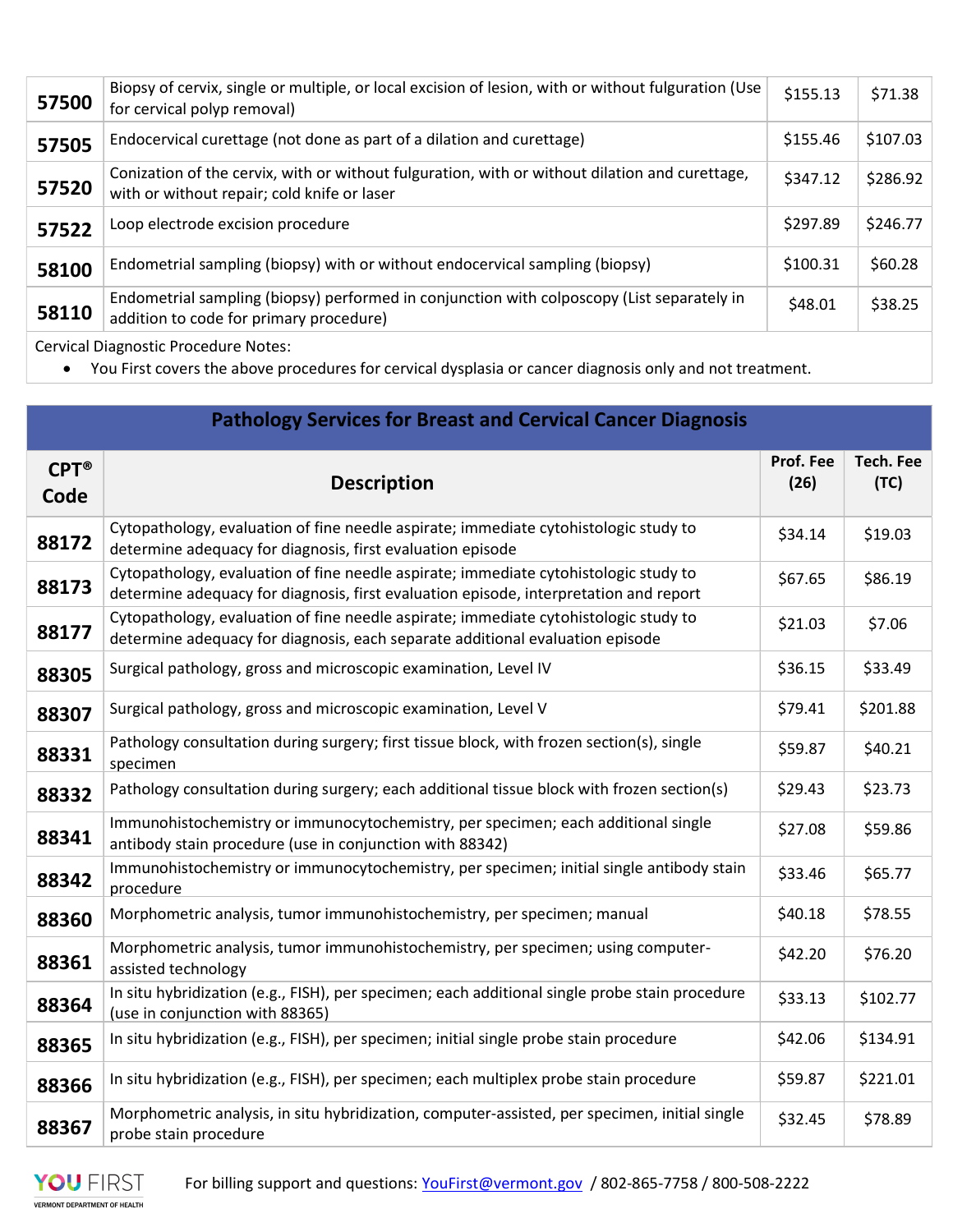| 88368 | Morphometric analysis, in situ hybridization, manual, per specimen, initial single probe stain<br>procedure                                       | \$39.85 | \$93.88  |
|-------|---------------------------------------------------------------------------------------------------------------------------------------------------|---------|----------|
| 88369 | Morphometric analysis, in situ hybridization, manual, per specimen, each additional probe<br>stain procedure (use in conjunction with 88368)      | \$31.11 | \$82.25  |
| 88373 | Morphometric analysis, in situ hybridization, computer-assisted, per specimen, each<br>additional probe stain procedure                           | \$24.72 | \$43.39  |
| 88374 | Morphometric analysis, in situ hybridization, computer-assisted, per specimen, each<br>additional probe stain procedure multiplex stain procedure | \$41.86 | \$280.34 |
| 88377 | Morphometric analysis, in situ hybridization, manual, per specimen, each multiplex stain<br>procedure                                             | \$61.55 | \$338.05 |

| <b>Anesthesia for Breast and Cervical Diagnostic Procedures</b> |                                                                                                                                                                                        |         |  |
|-----------------------------------------------------------------|----------------------------------------------------------------------------------------------------------------------------------------------------------------------------------------|---------|--|
| $CPT^{\circledR}$<br>Code                                       | <b>Description</b>                                                                                                                                                                     | Fee     |  |
| 00400                                                           | Anesthesia for procedures on the integumentary system, anterior trunk, not otherwise specified (base<br>code of 3 RVU plus # of units x rate), allowed modifiers: AA, QZ, QK, QY, & QX | \$20.98 |  |
| 99156                                                           | Conscious sedation anesthesia, 10-22 minutes for individuals 5 years or older                                                                                                          | \$72.33 |  |
| 99157                                                           | Conscious sedation anesthesia, for each additional 15 minutes                                                                                                                          | \$59.57 |  |

You First may be able to cover procedure codes not listed above if they are for breast and cervical cancer screening and diagnosis. For example, pre-operative testing required to perform one of the covered diagnostic procedures. Please contact the program with questions about coverage exceptions. Additionally, You First can provide assistance to members to overcome barriers to receiving covered services like navigation, transportation, and interpretation.

CPT® is a registered trademark of the American Medical Association.

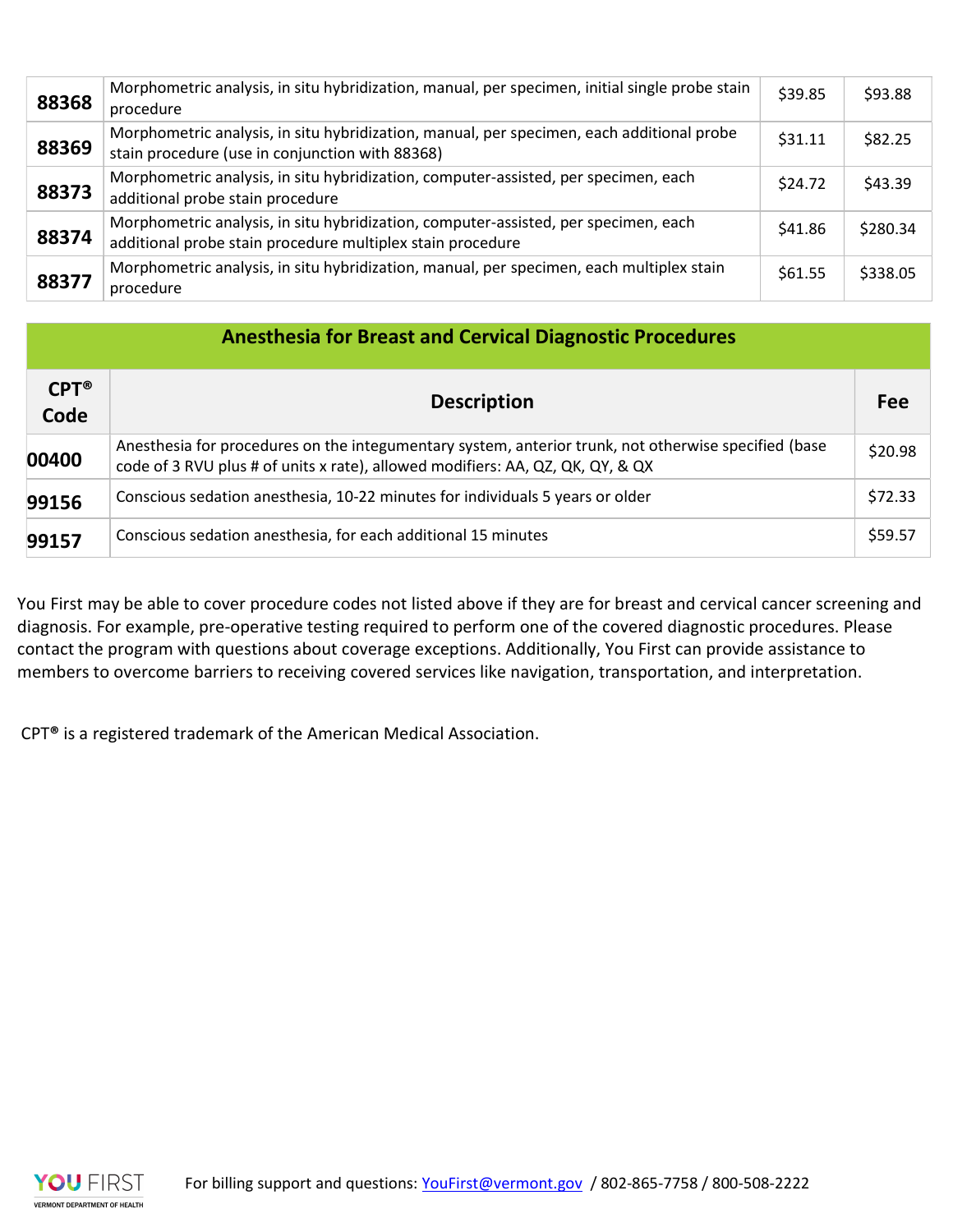| <b>You First Covered Diagnosis Codes</b> |                                                                                                                   |  |
|------------------------------------------|-------------------------------------------------------------------------------------------------------------------|--|
| C50.01                                   | Malignant neoplasm of nipple and areola, female                                                                   |  |
| C50.011                                  | Malignant neoplasm of nipple and areola of right female breast                                                    |  |
| C50.012                                  | Malignant neoplasm of nipple and areola of left female breast                                                     |  |
| C50.111                                  | Malignant neoplasm of central portion of right female breast                                                      |  |
| C50.112                                  | Malignant neoplasm of central portion of left female breast                                                       |  |
| C50.211                                  | Malignant neoplasm of upper-inner quadrant of right female breast                                                 |  |
| C50.212                                  | Malignant neoplasm of upper-inner quadrant of left female breast                                                  |  |
| C50.311                                  | Malignant neoplasm of lower-inner quadrant of right female breast                                                 |  |
| C50.312                                  | Malignant neoplasm of lower-inner quadrant of left female breast                                                  |  |
| C50.411                                  | Malignant neoplasm of upper-outer quadrant of right female breast                                                 |  |
| C50.412                                  | Malignant neoplasm of upper-outer quadrant of left female breast                                                  |  |
| C50.511                                  | Malignant neoplasm of lower-outer quadrant of right female breast                                                 |  |
| C50.512                                  | Malignant neoplasm of lower-outer quadrant of left female breast                                                  |  |
| C50.611                                  | Malignant neoplasm of axillary tail of right female breast                                                        |  |
| C50.612                                  | Malignant neoplasm of axillary tail of left female breast                                                         |  |
| C50.811                                  | Malignant neoplasm of overlapping sites of right female breast                                                    |  |
| C50.812                                  | Malignant neoplasm of overlapping sites of left female breast                                                     |  |
| C50.911                                  | Malignant neoplasm of unspecified site of right female breast                                                     |  |
| C50.912                                  | Malignant neoplasm of unspecified site of left female breast                                                      |  |
| C53.0                                    | Malignant neoplasm of endocervix                                                                                  |  |
| C53.1                                    | Malignant neoplasm of exocervix                                                                                   |  |
| C53.8                                    | Malignant neoplasm of overlapping sites of cervix uteri                                                           |  |
| C79.81                                   | Secondary malignant neoplasm of breast                                                                            |  |
| C79.82                                   | Secondary malignant neoplasm of genital organs                                                                    |  |
| D05.01                                   | Lobular carcinoma in situ of right breast                                                                         |  |
| D05.02                                   | Lobular carcinoma in situ of left breast                                                                          |  |
| D05.11                                   | Intraductal carcinoma in situ of right breast                                                                     |  |
| D05.12                                   | Intraductal carcinoma in situ of left breast                                                                      |  |
| D05.81                                   | Other specified type of carcinoma in situ of right breast                                                         |  |
| D05.82                                   | Other specified type of carcinoma in situ of left breast<br>Unspecified type of carcinoma in situ of right breast |  |
| D05.91<br>D05.92                         | Unspecified type of carcinoma in situ of left breast                                                              |  |
| D06.0                                    | Carcinoma in situ of endocervix - AIS, CIN III, Severe Dysplasia                                                  |  |
| D06.1                                    | Carcinoma in situ of exocervix - AIS, CIN III, Severe Dysplasia                                                   |  |
| D06.7                                    | Carcinoma in situ of other parts of cervix                                                                        |  |
| D24.1                                    | Benign neoplasm of right breast (soft, connective and fibroadenoma)                                               |  |
| D24.2                                    | Benign neoplasm of left breast (soft, connective and fibroadenoma)                                                |  |
| D26.0                                    | Other benign neoplasm of cervix uteri                                                                             |  |
| D48.61                                   | Neoplasm of uncertain behavior of right breast (connective tissue- Cystosarcoma phyllodes)                        |  |
| D48.62                                   | Neoplasm of uncertain behavior of left breast                                                                     |  |
| D49.3                                    | Neoplasm of unspecified behavior of breast                                                                        |  |
| E10.10                                   | Type 1 diabetes mellitus with ketoacidosis without coma                                                           |  |
| E10.65                                   | Type 1 diabetes mellitus with hyperglycemia                                                                       |  |
| E10.9                                    | Type 1 diabetes mellitus without complications                                                                    |  |
| E11.65                                   | Type 2 diabetes mellitus with hyperglycemia                                                                       |  |
| E11.69                                   | Type 2 diabetes mellitus with other specified complication                                                        |  |
| E11.8                                    | Type 2 diabetes mellitus with unspecified complications                                                           |  |
| E11.9                                    | Type 2 diabetes mellitus without complications                                                                    |  |
| E13.8                                    | Other specified diabetes mellitus with unspecified complications                                                  |  |
|                                          |                                                                                                                   |  |

For billing support and questions: YouFirst@vermont.gov / 802-865-7758 / 800-508-2222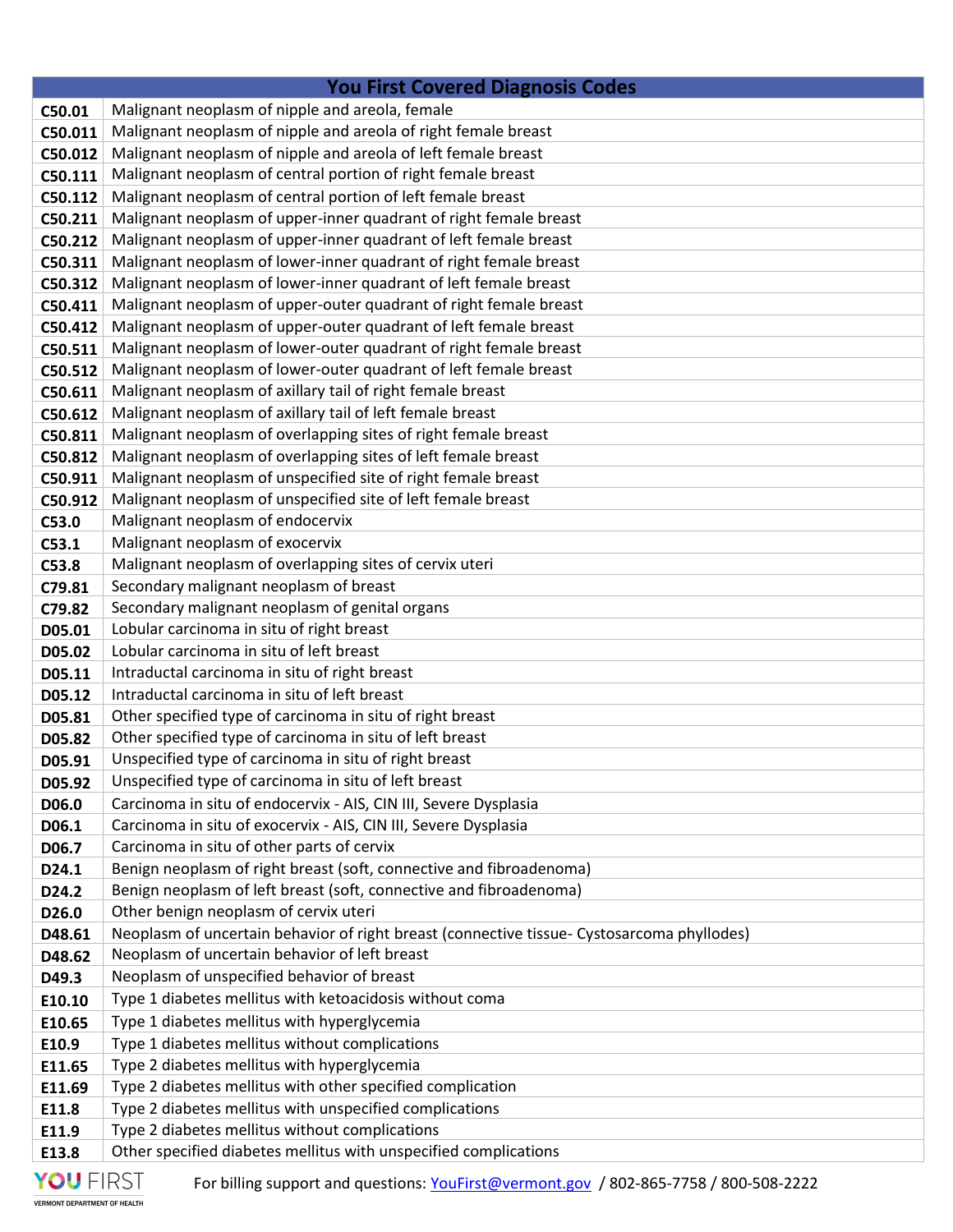| E13.9      | Other specified diabetes mellitus without complications                                                                   |
|------------|---------------------------------------------------------------------------------------------------------------------------|
| E13.10     | Other specified diabetes mellitus with ketoacidosis without coma                                                          |
| E66.01     | Morbid (severe) obesity due to excess calories                                                                            |
| E66.3      | Overweight                                                                                                                |
| E66.8      | Other obesity                                                                                                             |
| E66.9      | Obesity, unspecified                                                                                                      |
| E78.0      | Pure hypercholesterolemia                                                                                                 |
| E78.1      | Pure hyperglyceridemia                                                                                                    |
| E78.2      | Mixed Hyperlipidemia                                                                                                      |
| E78.3      | Hyperchylomicronemia                                                                                                      |
| E78.4      | Other hyperlipidemia                                                                                                      |
| E78.5      | Hyperlipidemia, unspecified                                                                                               |
| E78.6      | Lipoprotein deficiency                                                                                                    |
| F17.200    | Nicotine dependence, unspecified, uncomplicated                                                                           |
| F17.210    | Nicotine dependence, cigarettes, uncomplicated                                                                            |
| 110        | Essential (primary) hypertension                                                                                          |
| 11.0       | Hypertensive heart disease with heart failure                                                                             |
| 11.9       | Hypertensive heart disease without heart failure                                                                          |
| 115.0      | Renovascular hypertension                                                                                                 |
| 115.1      | Hypertension secondary to other renal disorders                                                                           |
| 115.2      | Hypertension secondary to endocrine disorders                                                                             |
| 115.8      | Other secondary hypertension                                                                                              |
| 125.10     | Artherosclerotic heart disease of native coronary artery without angina pectoris                                          |
| N60.01     | Solitary cyst of right breast                                                                                             |
| N60.02     | Solitary cyst of left breast                                                                                              |
| N60.11     | Diffuse cystic mastopathy of right breast                                                                                 |
| N60.12     | Diffuse cystic mastopathy of left breast                                                                                  |
| N60.21     | Fibroadenosis of right breast                                                                                             |
| N60.22     | Fibroadenosis of left breast                                                                                              |
| N60.31     | Fibrosclerosis of right breast                                                                                            |
| N60.32     | Fibrosclerosis of left breast                                                                                             |
| N60.41     | Mammary duct ectasia of right breast                                                                                      |
| N60.42     | Mammary duct of ectasia of left breast                                                                                    |
| N60.81     | Other benign mammary dysplasias of right breast                                                                           |
| N60.82     | Other benign mammary dysplasias of left breast                                                                            |
| N60.91     | Unspecified benign mammary dysplasias of right breast                                                                     |
| N60.92     | Unspecified benign mammary dysplasias of left breast                                                                      |
| N61        | Inflammatory disorders of the breast                                                                                      |
| N61.0      | Mastitis without abscess                                                                                                  |
| N61.1      | Abscess of the breast and nipple                                                                                          |
| <b>N62</b> | Hypertrophy of breast                                                                                                     |
| <b>N63</b> | Unspecified lump in breast                                                                                                |
| N63.10     | Unspecified lump in the right breast, unspecified quadrant                                                                |
| N63.11     | Unspecified lump in the right breast, upper outer quadrant                                                                |
| N63.12     | Unspecified lump in the right breast, upper inner quadrant                                                                |
| N63.13     | Unspecified lump in the right breast, lower outer quadrant                                                                |
| N63.14     | Unspecified lump in the right breast, lower inner quadrant<br>Unspecified lump in the right breast, overlapping quadrants |
| N63.15     | Unspecified lump in the left breast, unspecified quadrant                                                                 |
| N63.20     |                                                                                                                           |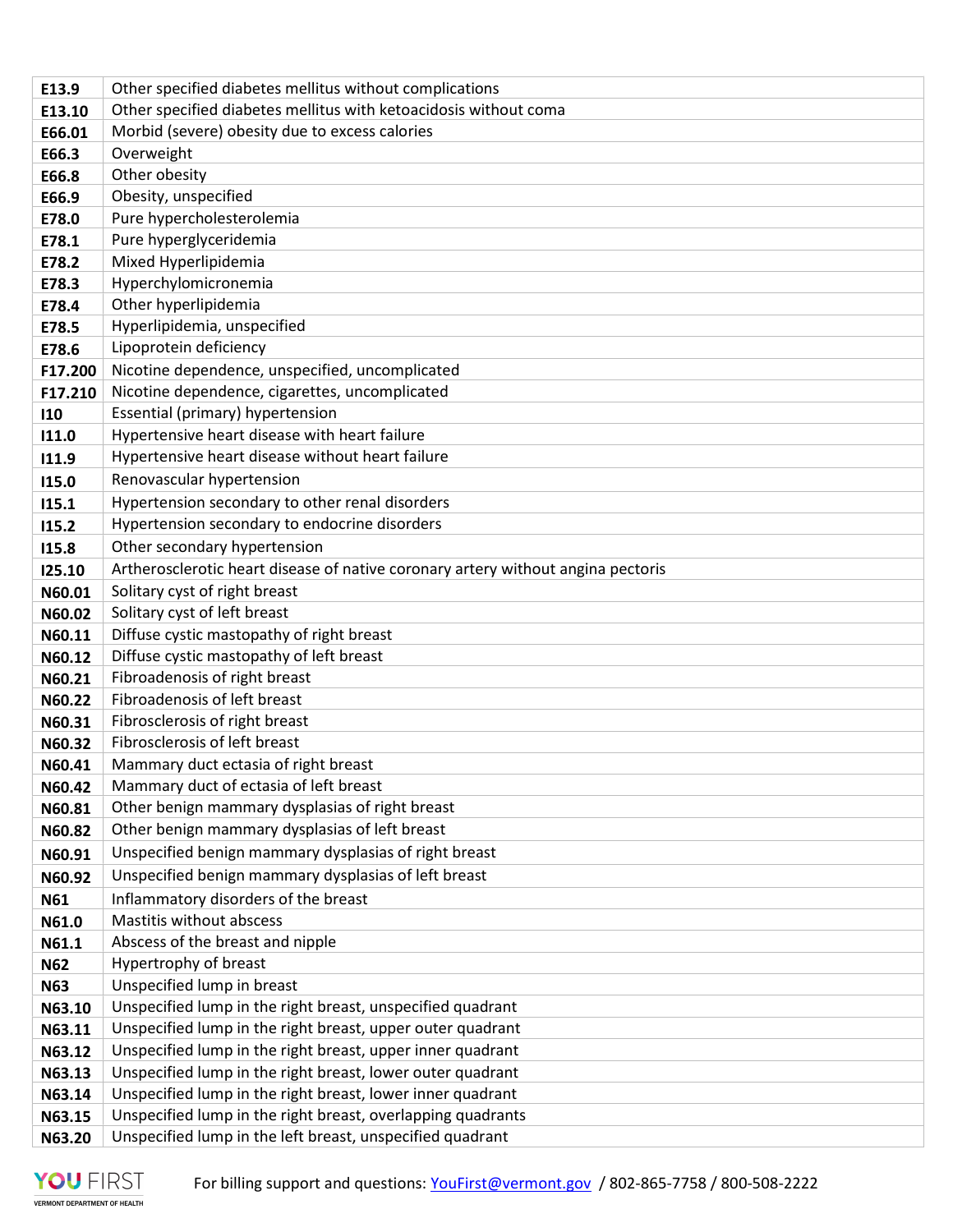| N63.21     | Unspecified lump in the left breast, upper outer quadrant                                                                                                                                                  |
|------------|------------------------------------------------------------------------------------------------------------------------------------------------------------------------------------------------------------|
| N63.22     | Unspecified lump in the left breast, upper inner quadrant                                                                                                                                                  |
| N63.23     | Unspecified lump in the left breast, lower outer quadrant                                                                                                                                                  |
| N63.24     | Unspecified lump in the left breast, lower inner quadrant                                                                                                                                                  |
| N63.31     | Unspecified lump in axillary tail of the right breast                                                                                                                                                      |
| N63.32     | Unspecified lump in axillary tail of the left breast                                                                                                                                                       |
| N63.41     | Unspecified lump in right breast, subareolar                                                                                                                                                               |
| N63.42     | Unspecified lump in left breast, subareolar                                                                                                                                                                |
| N64.0      | Fissure and fistula of nipple                                                                                                                                                                              |
| N64.1      | Fat necrosis of breast                                                                                                                                                                                     |
| N64.2      | Atrophy of breast                                                                                                                                                                                          |
| N64.3      | Galactorrhea not associated with childbirth                                                                                                                                                                |
| N64.4      | Mastodynia                                                                                                                                                                                                 |
| N64.51     | Induration of breast                                                                                                                                                                                       |
| N64.52     | Nipple discharge                                                                                                                                                                                           |
| N64.53     | Retraction of nipple                                                                                                                                                                                       |
| N64.89     | Other specified disorders of breast                                                                                                                                                                        |
| <b>N72</b> | Inflammatory disease of cervix uteri                                                                                                                                                                       |
| N76.0      | Acute vaginitis                                                                                                                                                                                            |
| N76.1      | Subacute and chronic vaginitis                                                                                                                                                                             |
| N76.2      | Acute vulvitis                                                                                                                                                                                             |
| N76.3      | Subacute and chronic vulvitis                                                                                                                                                                              |
| N77.1      | Vaginitis, vulvitis and vulvovaginitis in diseases classified elsewhere                                                                                                                                    |
| N84.1      | Polyp of cervix uteri (Mucous polyp of cervix)                                                                                                                                                             |
| N87.0      | Mild cervical dysplasia (Cervical intraepithelial neoplasia I) [CIN I]                                                                                                                                     |
| N87.1      | Moderate cervical dysplasia (Cervical intraepithelial neoplasia II) [CIN II]                                                                                                                               |
| N87.9      | Dysplasia of cervix uteri, unspecified (Anaplasia of cervix, cervical atypism or cervical dysplasia NOS)                                                                                                   |
| N88.8      | Other noninflammatory disorders of cervix uteri                                                                                                                                                            |
| Q83.0      | Congenital absence of breast with absent nipple                                                                                                                                                            |
| Q83.1      | Accessory breast                                                                                                                                                                                           |
| Q83.2      | Absent nipple                                                                                                                                                                                              |
| Q83.3      | Accessory nipple                                                                                                                                                                                           |
| Q83.8      | Other congenital malformations of breast                                                                                                                                                                   |
| R03.0      | Elevated blood-pressure reading, without diagnosis of hypertension                                                                                                                                         |
| R73.01     | Impaired fasting glucose                                                                                                                                                                                   |
| R73.03     | Prediabetes                                                                                                                                                                                                |
| R73.09     | Other abnormal glucose                                                                                                                                                                                     |
| R73.9      | Hyperglycemia, unspecified                                                                                                                                                                                 |
| R87.610    | Atypical squamous cells of undetermined significance on cytologic smear of cervix [ASC-US]                                                                                                                 |
| R87.611    | Atypical squamous cells cannot exclude high grade squamous intraepithelial lesion on cytologic smear of cervix<br>[ASC-H]                                                                                  |
| R87.612    | Low grade squamous intraepithelial lesion on cytologic smear of cervix [LGSIL]                                                                                                                             |
| R87.613    | High grade squamous intraepithelial lesion on cytologic smear of cervix [HGSIL]                                                                                                                            |
| R87.614    | Cytologic evidence of malignancy on smear of cervix                                                                                                                                                        |
| R87.615    | Unsatisfactory cytologic smear of cervix                                                                                                                                                                   |
| R87.616    | Satisfactory cervical smear but lacking transformation zone                                                                                                                                                |
| R87.618    | Other abnormal cytological finding on specimens from cervix uteri                                                                                                                                          |
| R87.619    | Unspecified abnormal cytological findings in specimen from cervix uteri (Atypical endocervical cells of cervix NOS,<br>atypical endometrial cells of cervix NOS or atypical glandular cells of cervix NOS) |